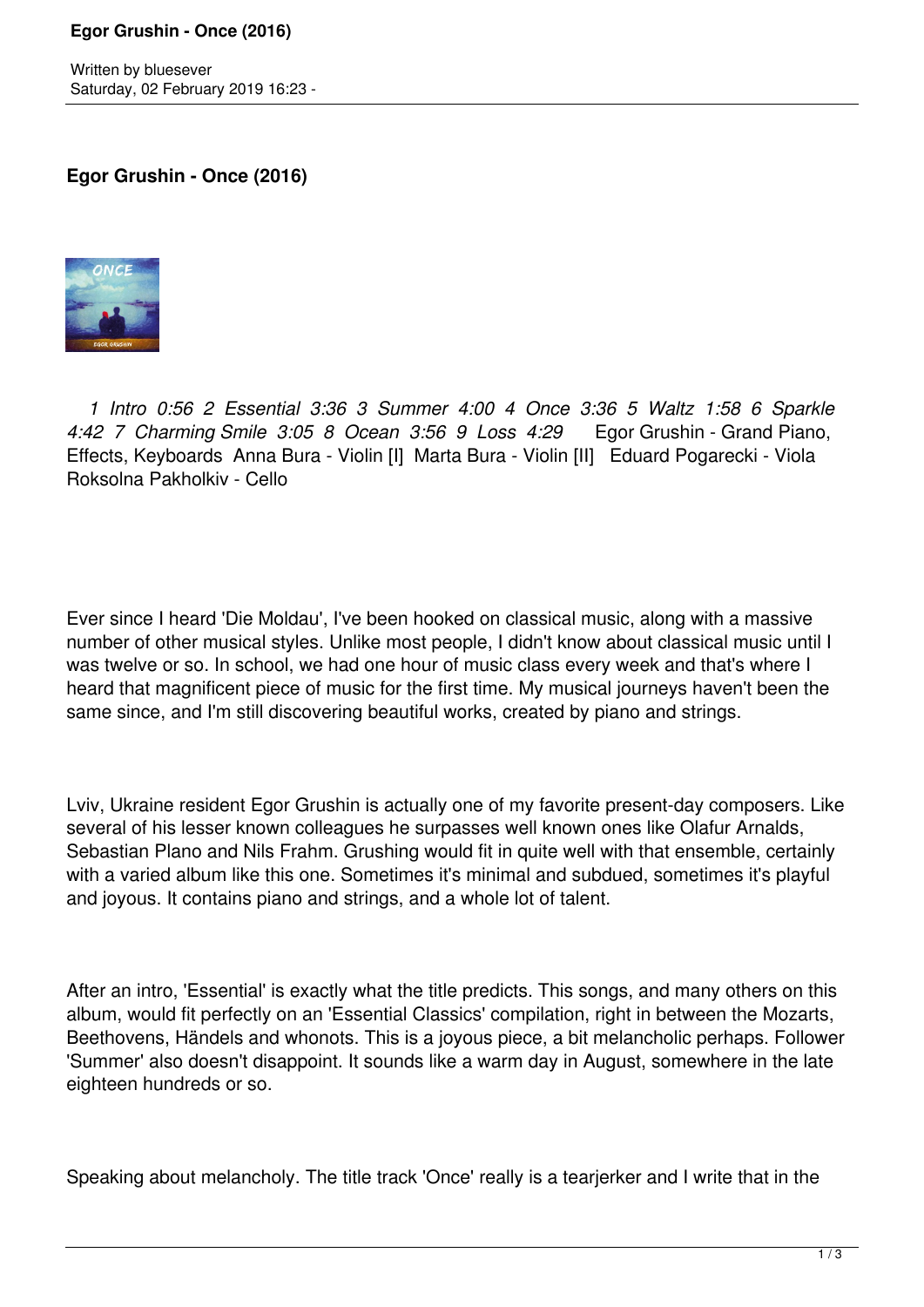Written by blueseverseversels and the blueseversels of the blueseversels and the blueseversels of the bluesever Saturday, 02 February 2019 16:23 -

best possible way. Remember that 'Essential Classics' compilation? Well, 'Once' deserves a spot too. It's followed by a waltz, aptly named 'Waltz'. But I'm not going into a song-by-song on this one. You'll have to check out the other ones for yourself while I press the repeat-button and enjoy this graceful album a few times more... You should too. ---Serge, merchantsofair.com

Neoklasyczna aura brzmieniowa i eklektyzm zdają się się być grzechem kardynalnym młodej generacji kompozytorów. Piszą oni utwory długie, muzycznie przegadane, epatujące kontrastami lub dla odmiany zbyt monotonne. Umiejętne posługiwanie się technikami kompozytorskimi, czy sprawne zestawianie melodii i harmonii przeszłości z nieco nowocześniejszymi środkami nosi najczęściej znamiona muzyki wtórnej i estetycznie zachowawczej. Czy te zarzuty można również wystosować wobec albumu "Once" Egora Grushina?

Napiszę otwarcie: muzyka na albumie "Once" mimo tradycyjnego, czy wręcz konserwatywnego języka dźwiękowego, jest po prostu piękna. Zachwyciła mnie paleta zmieniających się nastrojów oraz przepełniony swoistym naturalizmem emocji i zmysłowością koloryt brzmieniowy. Egor Grushin umie zadbać o właściwą energetykę formy i równowagę ekspresji, toteż dźwięki, jakie wydobywa i formuje bywają radosne, kapryśne, zalotne, smutne, rozżalone, ckliwe - idealnie jest tu uchwycona ulotność chwili. Bez względu jednak na opowiadaną muzyczną historię w kompozycjach na "Once" nie brakuje galanterii, lekkości i finezji. ---BH, onlygoodmusic.pl

download (mp3 @320 kbs):

yandex mediafire ulozto gett bayfiles

## back